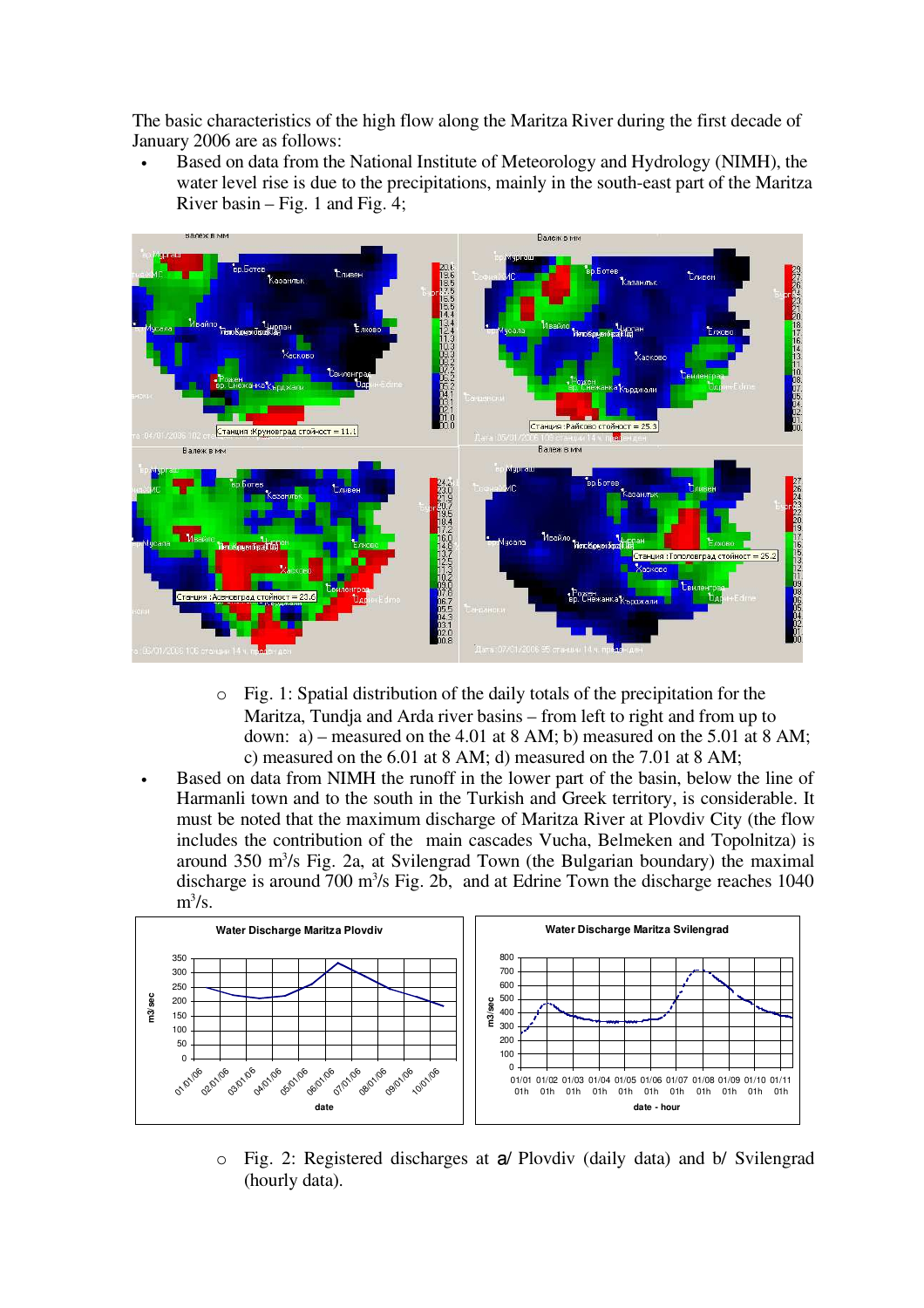• According to the National Electricity Company (NEC) there wasn't any active release of water through the Arda cascade, Ivailovgrad Dam wasn't overflowing, the maximum discharge didn't exceeded  $270 \text{ m}^3\text{/s} - \text{Fig 3 a/}.$ 



- o Fig. 3: Mean daily discharges for a/ Arda River after Ivailovgrad Dam and b/ Tundza River at Elhovo – hourly data.
- According to the Irrigation System Directorate at the Ministry of Agriculture there wasn't any additional release of waters along the Tundza river, Zhrebchevo Dam was generating discharge of  $22 \text{ m}^3$ /s, and the maximum discharge at the NIMH station at Elhovo (below the Zhrebchevo Dam) does not exceed  $70 \text{ m}^3/\text{s}$ . This discharge is formed also by the precipitation registered west of Elhovo town on  $6<sup>th</sup>$  and  $7<sup>th</sup>$  of January at 8 AM - Fig.





Considerable contribution to the maximum discharges of the Maritza River outside the Bulgarian territory has also the Byala (Erithropotamus) river, which is flowing into the Maritza River after Edrine town. The maximum discharge of the Byala (Erithropotamus) river at D. Lukovo Village is recorded on the  $6<sup>th</sup>$  of January, and by correlating the area of its basin (till D. Lukovo - 448 km<sup>2</sup>, till the mouth 1520 km<sup>2</sup>) and the discharge it could be judged that the maximum discharge at the river mouth of Byala (Erithropotamus) river at Maritza River is around  $300 \text{ m}^3/\text{s} - \text{Fig. 5.}$ 

Fig. 5 Mean daily discharges registered at D. Lukovo, river Byala (Eritropotamos)